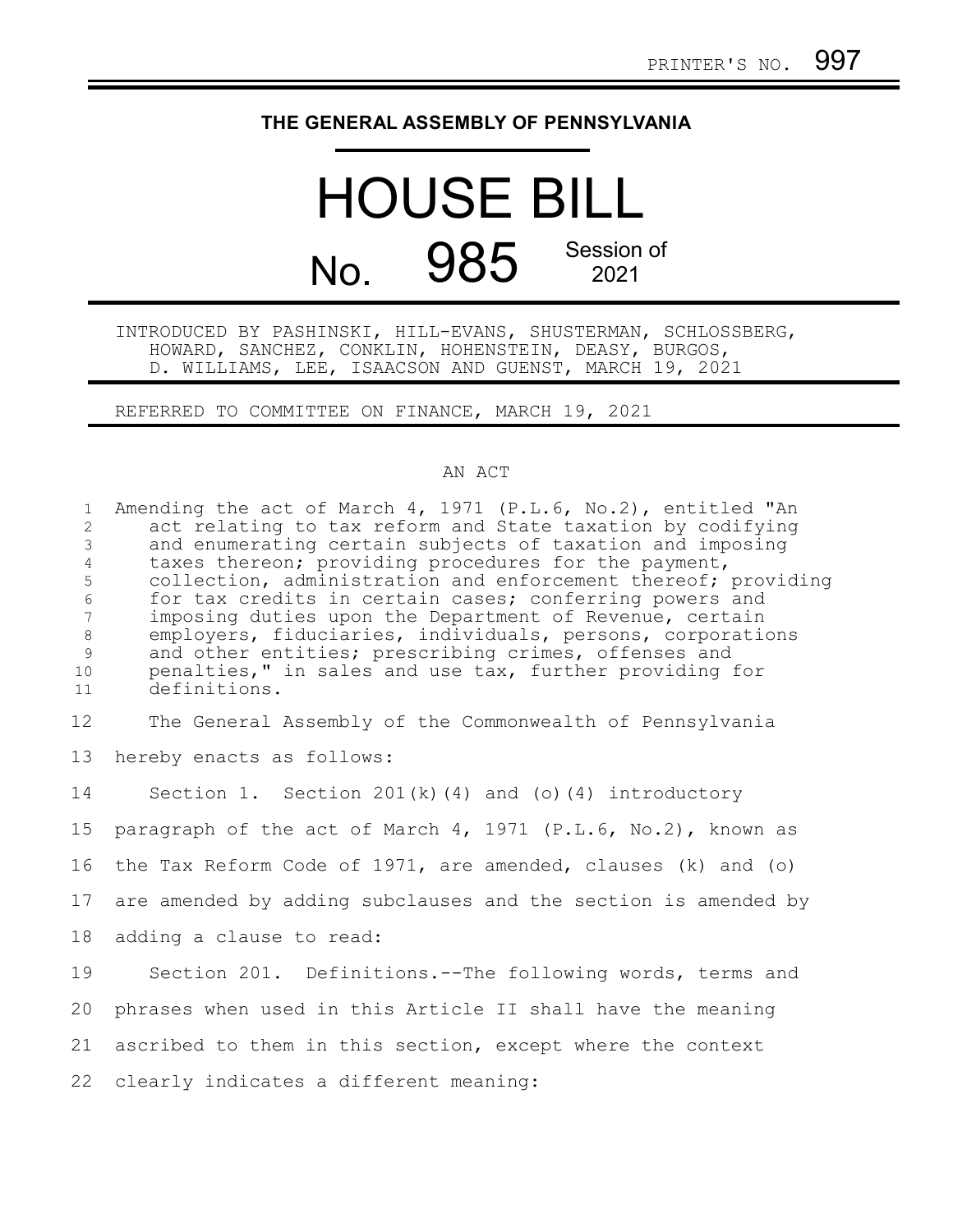\* \* \* 1

(k) "Sale at retail." 2

\* \* \* 3

(4) The rendition for a consideration of the service of repairing, altering, mending, pressing, fitting, dyeing, laundering[, drycleaning] or cleaning tangible personal property other than wearing apparel or shoes, or applying or installing tangible personal property as a repair or replacement part of other tangible personal property except wearing apparel or shoes for a consideration, whether or not the services are performed directly or by any means other than by coin-operated selfservice laundry equipment for wearing apparel or household goods and whether or not any tangible personal property is transferred in conjunction therewith, except such services as are rendered in the construction, reconstruction, remodeling, repair or maintenance of real estate: Provided, however, That this subclause shall not be deemed to impose tax upon such services in the preparation for sale of new items which are excluded from the tax under clause (26) of section 204, or upon diaper service. 4 5 6 7 8 9 10 11 12 13 14 15 16 17 18 19 20

\* \* \* 21

(20) The rendition for a consideration of a drycleaning service. 22 23

\* \* \* 24

(o) "Use." 25

\* \* \* 26

(4) The obtaining by a purchaser of the service of repairing, altering, mending, pressing, fitting, dyeing, laundering[, drycleaning] or cleaning tangible personal property other than wearing apparel or shoes or applying or installing 27 28 29 30

20210HB0985PN0997 - 2 -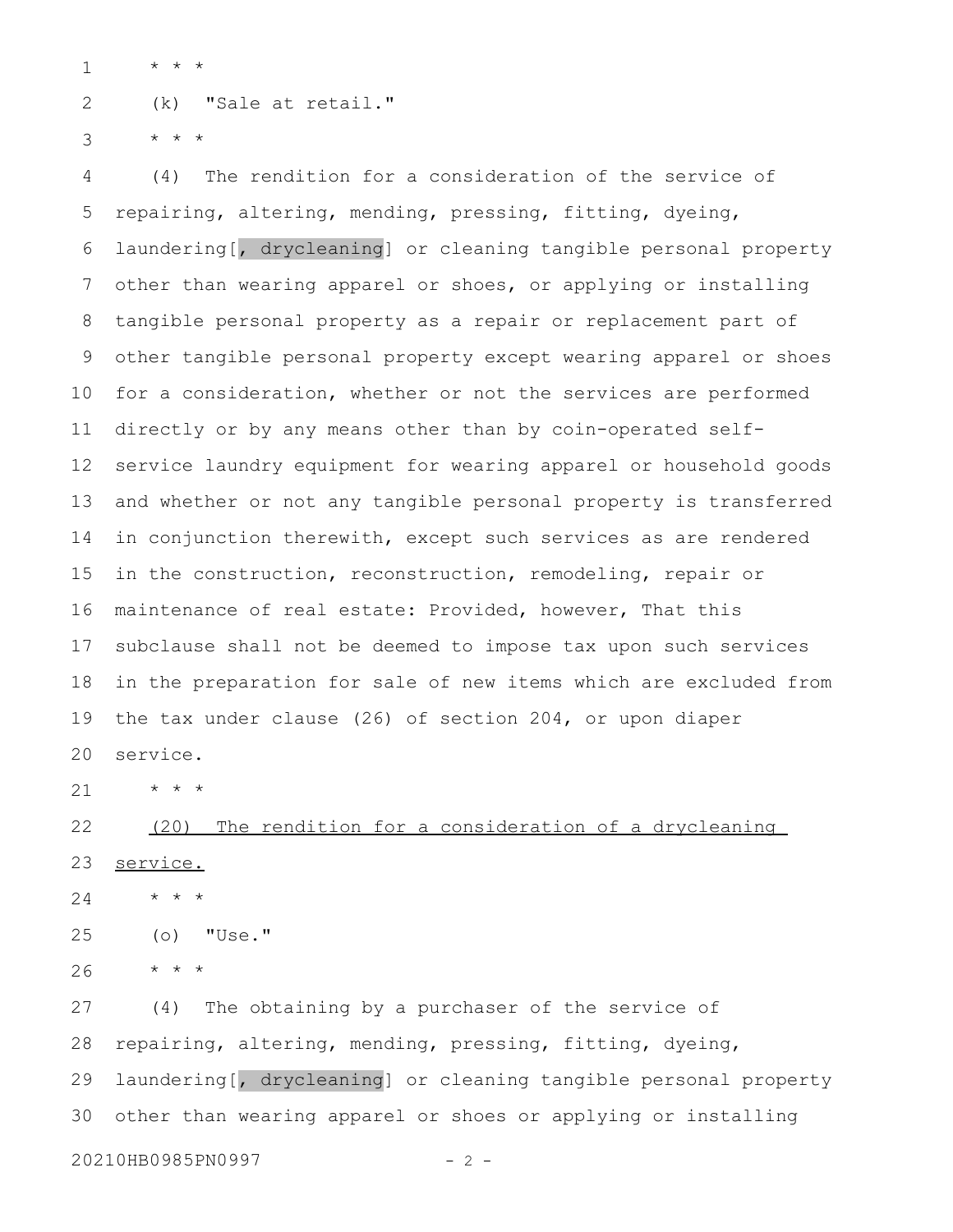tangible personal property as a repair or replacement part of other tangible personal property other than wearing apparel or shoes, whether or not the services are performed directly or by any means other than by means of coin-operated self-service laundry equipment for wearing apparel or household goods, and whether or not any tangible personal property is transferred to the purchaser in conjunction therewith, except such services as are obtained in the construction, reconstruction, remodeling, repair or maintenance of real estate: Provided, however, That this subclause shall not be deemed to impose tax upon such services in the preparation for sale of new items which are excluded from the tax under clause (26) of section 204, or upon diaper service: And provided further, That the term "use" shall not include-- 1 2 3 4 5 6 7 8 9 10 11 12 13 14

\* \* \* 15

(19) The obtaining by the purchaser of a drycleaning 16

- service. 17
- \* \* \* 18
- (mmm) "Drycleaning service." 19
- (1) Any of the following: 20

(A) Providing garment and textile services at facilities 21

- using drycleaning equipment. 22
- (B) Providing dropoff and pickup sites for drycleaners. 23
- (C) Providing specialty cleaning services for specific types 24
- of garments and other textile items, including: 25
- (i) Fur, leather or suede garments. 26
- (ii) Wedding gowns. 27
- (iii) Hats. 28
- (iv) Draperies and pillows. 29
- (2) The term does not include services rendered on carpets 30

20210HB0985PN0997 - 3 -